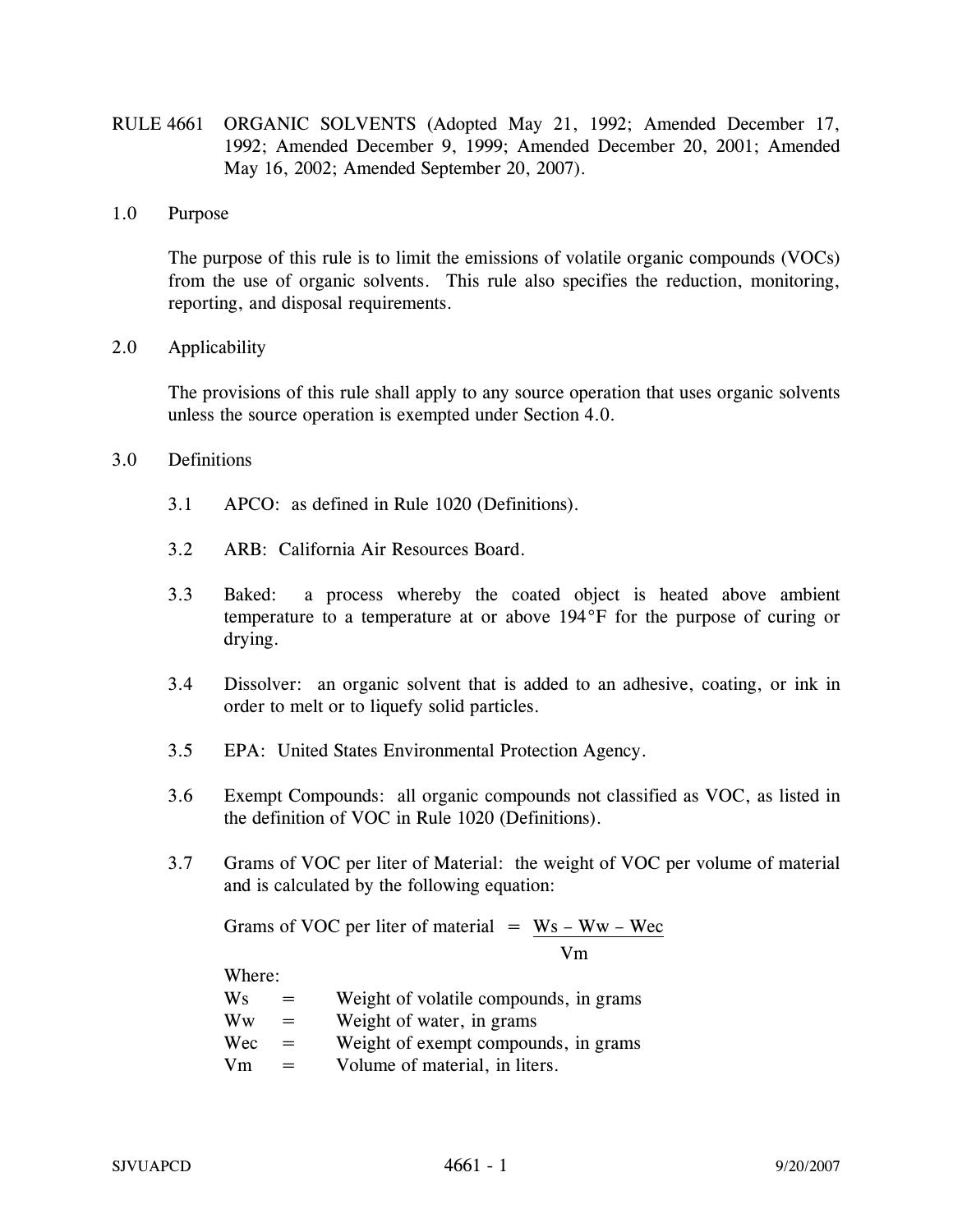- 3.8 Heat-Cured or Heat-Polymerized: heated to a temperature less than or equal to 194°F for the purpose of curing a coating, ink or adhesive.
- 3.9 Normal Business Hours: Monday through Friday, 8:00 am to 5:00 pm.
- 3.10 Organic Solvent: the same as "Solvent."
- 3.11 Organic Solvent Cleaning: as defined in Rule 4663 (Organic Solvent Cleaning, Storage, and Disposal).
- 3.12 Photochemically Reactive Solvent: any organic solvent with an aggregate of more than 20% of its total volume composed of chemical compounds classified below or which exceeds any of the following individual percentage composition limitations referring to the total volume of solvent:
	- 3.12.1 A combination of hydrocarbons, alcohols, aldehydes, esters, ethers or ketones having an olefinic or cycloolefinic type of unsaturation: five (5) percent; or
	- 3.12.2 A combination of aromatic compounds with eight (8) or more carbon atoms to the molecule except ethylbenzene: eight (8) percent; or
	- 3.12.3 A combination of ethylbenzene, ketones having branched hydrocarbon structures, or toluene: 20%.

Whenever any organic solvent or any constituent of an organic solvent may be classified from its chemical structure into more than one (1) of the above groups of organic compounds, it shall be considered as a member of the most reactive chemical group, that is, that group having the least allowable percentage of the total volume of solvents.

- 3.13 SCAQMD: South Coast Air Quality Management District.
- 3.14 Solvent: as defined in Rule 4663 (Organic Solvent Cleaning, Storage, and Disposal).
- 3.15 Standard Conditions: as defined in Rule 1020 (Definitions).
- 3.16 Thinner or Viscosity Reducer: an organic solvent which is used to dilute coatings to reduce viscosity, color strength, and solids, or to modify drying conditions.
- 3.17 Volatile Organic Compound (VOC): as defined in Rule 1020 (Definitions).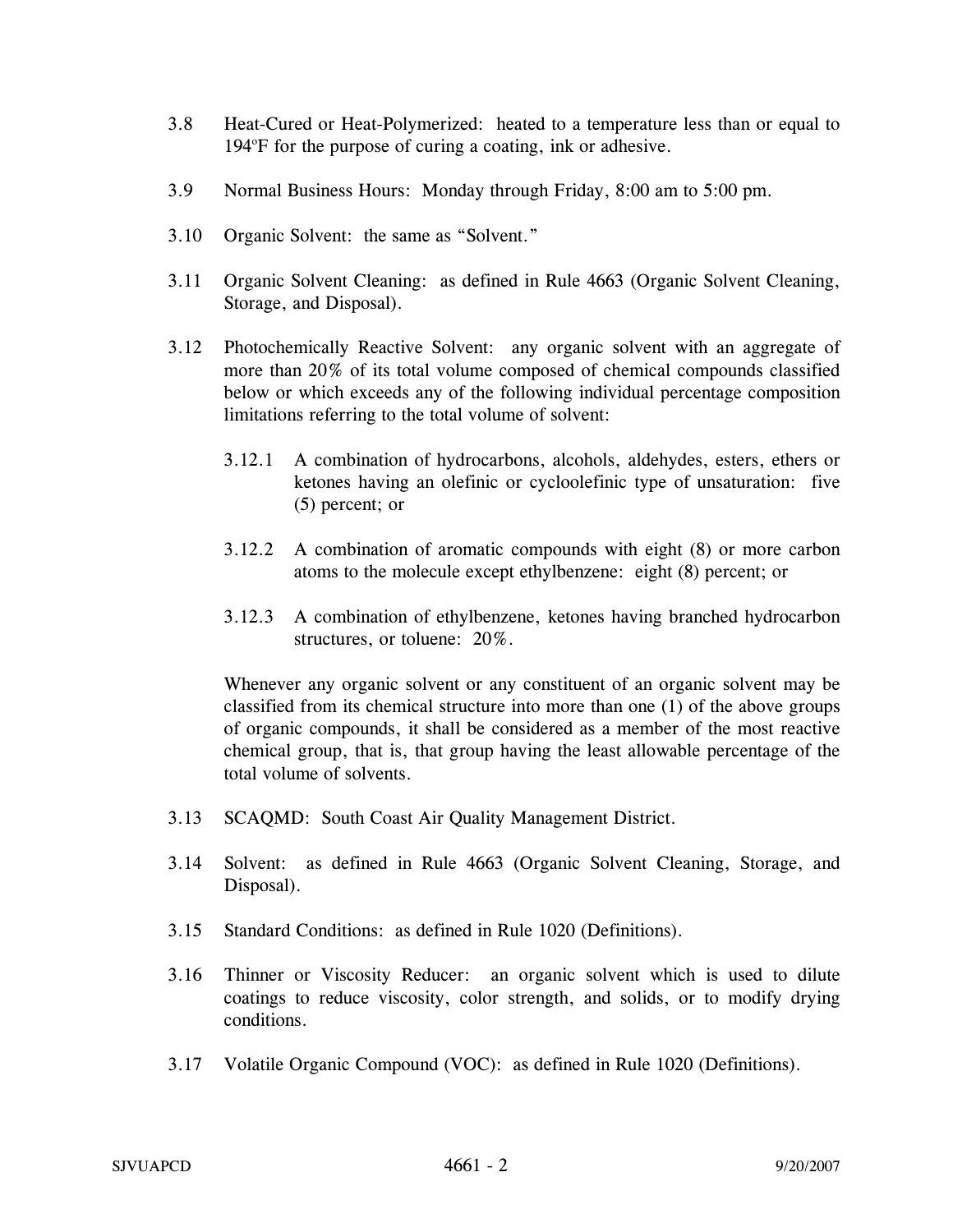## 4.0 Exemptions

The provisions of this rule shall not apply to:

- 4.1 The manufacture of organic solvents, or the transport of organic solvents or materials containing organic solvents.
- 4.2 Any source operation that is subject to or specifically exempted by any of the following rules:
	- 4.2.1 Rule 4601 (Architectural Coatings),
	- 4.2.2 Until December 31, 2008, Rule 4602 (Motor Vehicle and Mobile Equipment Coating Operations),
	- 4.2.3 Rule 4603 (Surface Coating of Metal Parts and Products),
	- 4.2.4 Rule 4604 (Can and Coil Coating Operations),
	- 4.2.5 Rule 4605 (Aerospace Assembly and Component Coating Operations),
	- 4.2.6 Rule 4606 (Wood Products Coating Operations),
	- 4.2.7 Rule 4607 (Graphic Arts),
	- 4.2.8 Rule 4610 (Glass Coating Operations),
	- 4.2.9 On and after January 1, 2009, Rule 4612 (Motor Vehicle and Mobile Equipment Coating Operations – Phase II),
	- 4.2.10 Rule 4653 (Adhesives),
	- 4.2.11 Rule 4662 (Organic Solvent Degreasing Operations),
	- 4.2.12 Rule 4684 (Polyester Resin Operations), or
	- 4.2.13 Rule 4691 (Vegetable Oil Processing Operations).
- 4.3 The spraying or other employment of insecticides, pesticides or herbicides.
- 4.4 The employment, application, evaporation, or drying of saturated halogenated hydrocarbons or perchloroethylene.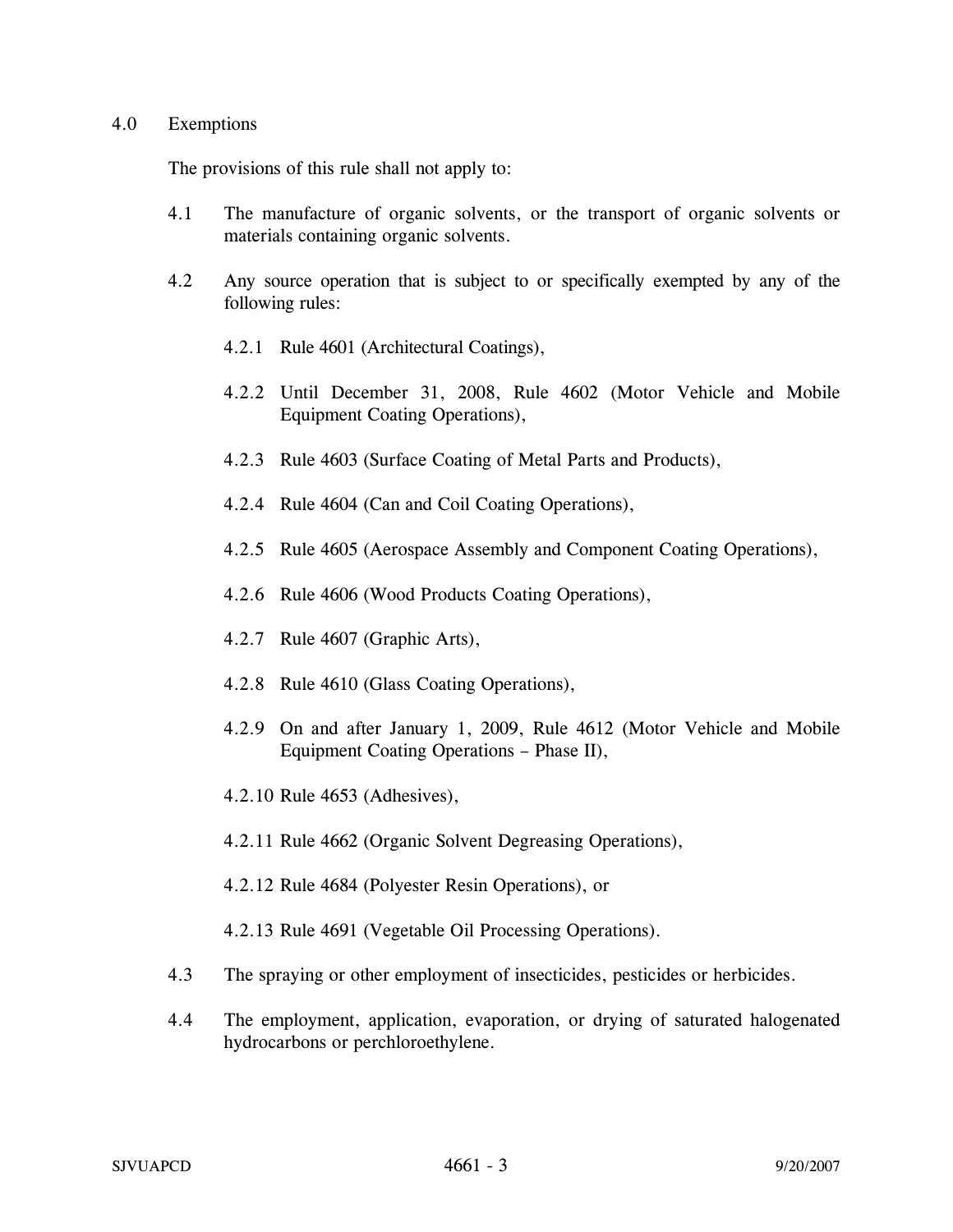- 4.5 The use of any material, in any source operation described in Sections 5.1, 5.2, 5.3, or 5.4 if all of the following conditions are met:
	- 4.5.1 The volatile content of material consists only of water and organic solvents, and
	- 4.5.2 The organic solvents content comprises not more than 20 percent by volume of the total volatile content, and
	- 4.5.3 The volatile content is not photochemically reactive, and
	- 4.5.4 The organic solvent does not come into contact with flame.

## 5.0 Requirements

- 5.1 Sections 5.2 through 5.7 shall remain in effect until March 20, 2008.
- 5.2 Solvents Subjected to Heat: An operator shall not discharge into the atmosphere more than 15 pounds of VOC emissions in any one (1) day from any source operation in which any organic solvent or any material containing organic solvents comes into contact with a flame or is baked, heat-cured, or heatpolymerized in the presence of oxygen, unless the VOC emissions have been reduced through the operation of an APCO-approved VOC emissions control system with an overall capture and control efficiency of at least 85 percent by weight. Those portions of any series of source operation designed for processing continuous web, strip, or wire that emit VOCs in the course of using operations described in this section shall be collectively subject to compliance with this section.
- 5.3 Photochemically Reactive Solvents: An operator shall not discharge into the atmosphere more than 40 pounds of VOC emissions in any one (1) day from any source operation resulting from conditions other than those described in Section 5.1 for employing or applying any photochemically reactive solvent, or any material containing such photochemically reactive solvent, unless the VOC emissions have been reduced through the operation of an APCO-approved VOC emissions control system with an overall capture and control efficiency of at least 85 percent by weight. Emissions resulting from baking, heat-curing, or heat-polymerizing, as described in Section 5.2 of this rule, shall be excluded from determination of compliance with this section. Those portions of any series of source operation designed for processing a continuous web, strip, or wire that emit VOCs in the course of using operations described in this section shall be collectively subject to compliance with this section.
- 5.4 Non-photochemically Reactive Solvents: An operator shall not discharge into the atmosphere more than 3,000 pounds of VOC emissions in any one (1) day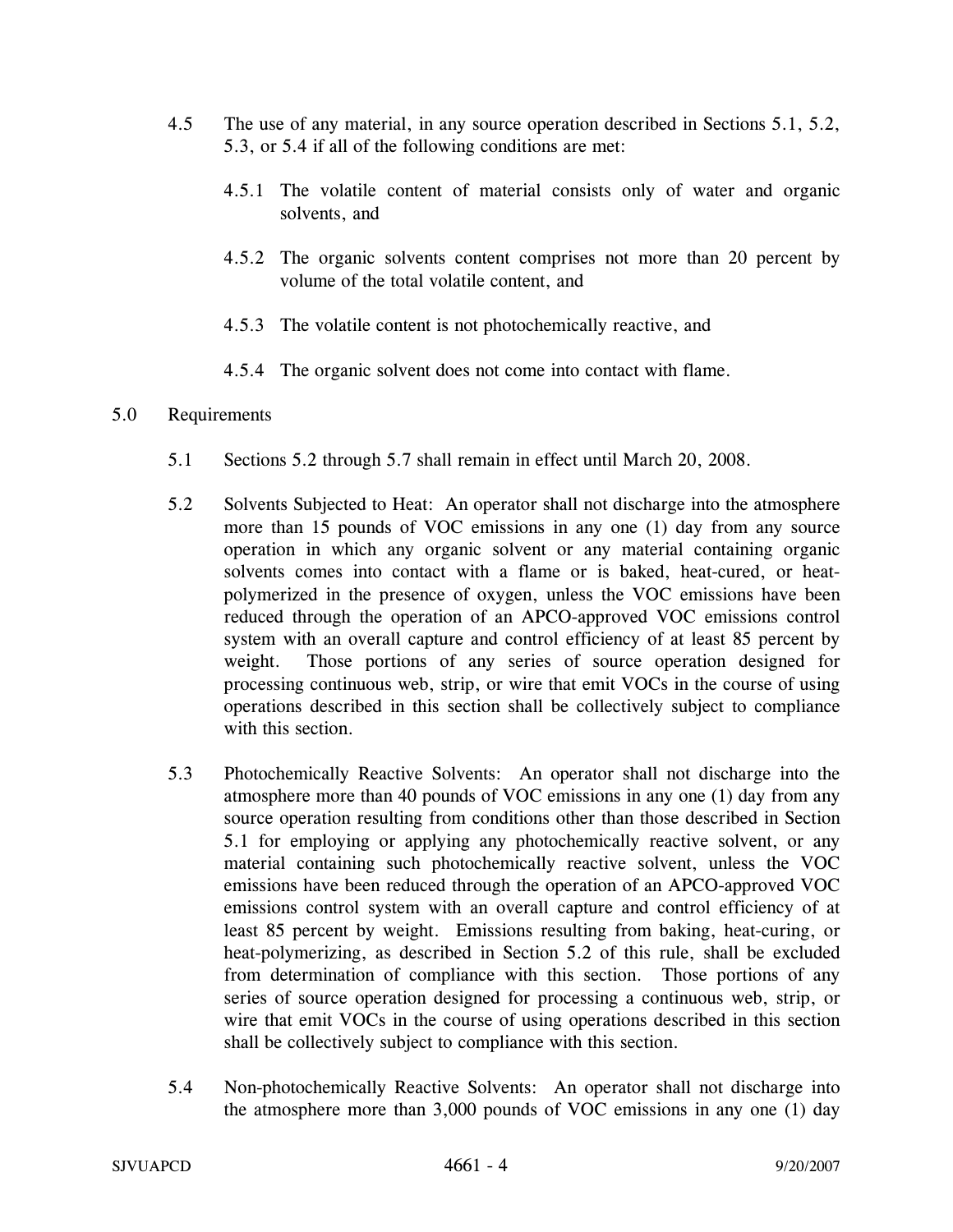from any source operation in which any non-photochemically reactive organic solvent or any material containing such a solvent, is employed or applied, unless VOC emissions have been reduced through the operation of an APCO-approved VOC emissions control system with an overall capture and control efficiency of at least 85 percent by weight. Emissions resulting from baking, heat-curing, or heat-polymerizing, as described in Section 5.2 of this rule, shall be excluded from determination of compliance with this section. Those portions of any series of source operation designed for processing a continuous web, strip, or wire that emit VOCs in the course of using operations described in this section shall be collectively subject to compliance with this section.

- 5.5 Cleanup: Emissions of VOCs into the atmosphere resulting from cleanup operations utilizing photochemically reactive organic solvents, from any source operation described in Sections 5.2, 5.3, or 5.4 shall be included with other emissions of VOCs from that source operation for determining compliance with this rule.
- 5.6 Post Removal Drying: Emissions of VOCs into the atmosphere as a result of spontaneously continuing drying of products for the first 12 hours after their removal from any source operation described in Sections 5.2, 5.3, or 5.4 shall be included with other emissions of VOCs from that source operation for determining compliance with this rule.
- 5.7 Monitoring: An operator incinerating, adsorbing, or otherwise processing organic solvents pursuant to this rule shall provide, properly install and maintain in calibration, in good working order and in operation, devices as specified in the Authority to Construct or the Permit to Operate, or as specified by the APCO, for indicating temperatures, pressures, rates of flow or other operating conditions necessary to determine the degree and effectiveness of the VOC emission control system.
- 5.8 On and after March 21, 2008, from all VOC-containing materials, equipment, and processes subject to this rule, an operator shall not emit to the atmosphere VOCs in excess of 833 pounds VOC per calendar month per facility.
- 5.9 In lieu of meeting the VOC emission limit in Section 5.8, an operator may install and operate a VOC emission control system that meets the following requirements.
	- 5.9.1 The VOC emission control system shall be approved by the APCO.
	- 5.9.2 The VOC emission control system shall have a capture efficiency of at least 90 percent by weight (90 wt%) and a control efficiency of at least 95 wt%.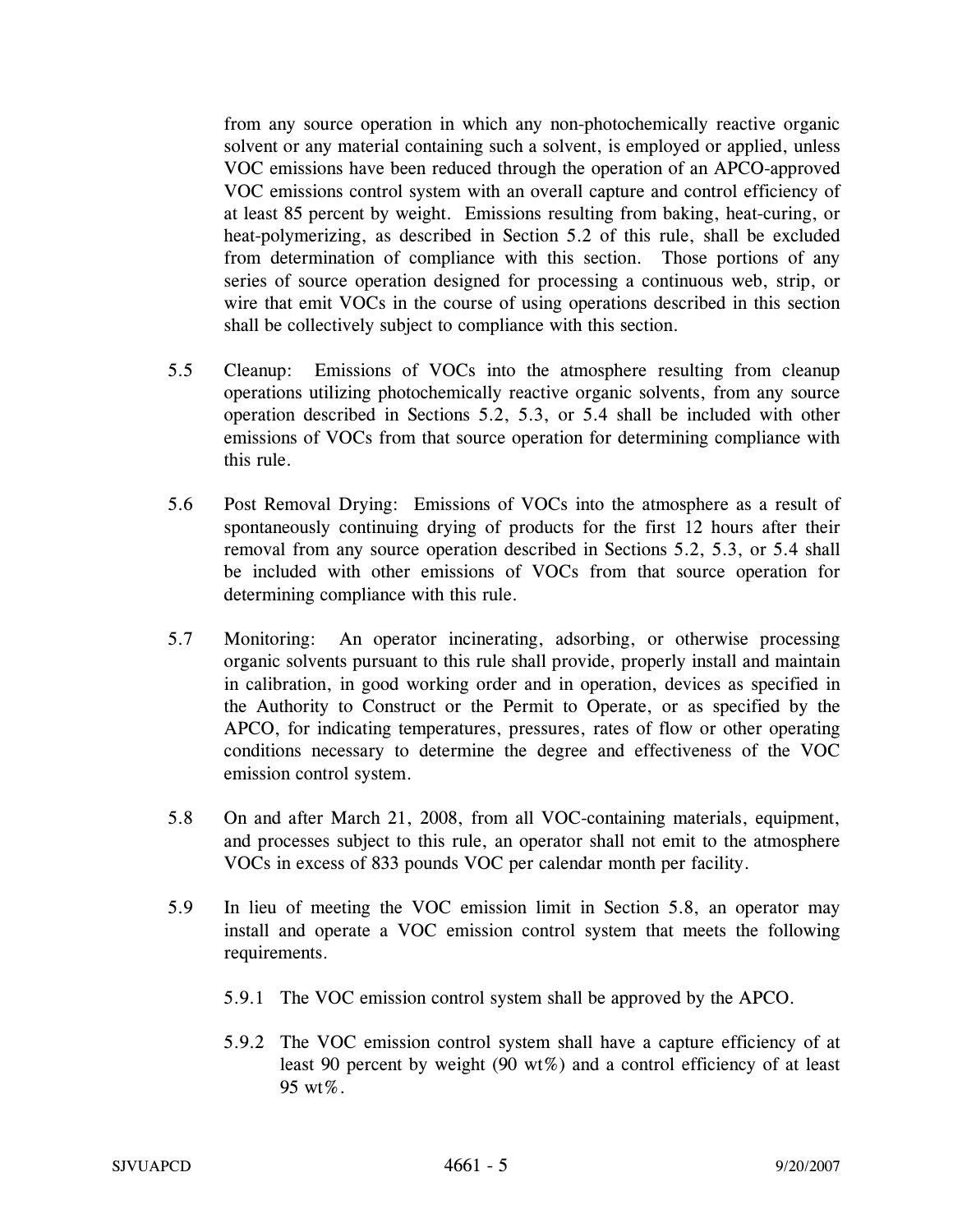5.10 Organic Solvent Cleaning, Storage, and Disposal Requirements

Operators shall comply with the requirements of Rule 4663 (Organic Solvent Cleaning, Storage, and Disposal) when performing organic solvent cleaning, storage and disposal of organic solvents and waste solvent materials, coatings, adhesives, catalysts, and thinners. See Sections 5.0 and 6.0 of Rule 4663 for solvent VOC content limits, work practices, recordkeeping, and testing requirements.

- 6.0 Administrative Requirements
	- 6.1 Recordkeeping
		- 6.1.1 Until March 20, 2008, the records shall identify the organic solvents used in all source operations and shall include the name of each organic solvent, solvent manufacturer's name, chemical composition, VOC content, vapor pressure, amount used.
			- 6.1.1.1 An operator of a coating operation subject to this rule shall maintain daily records.
			- 6.1.1.2 For other operations subject to this rule, records may be kept on an extended basis, but not to exceed monthly, and shall not exceed a period during which the amount of VOC emissions exceeds the applicable daily VOC emission limits in the rule.
			- 6.1.1.3 Solvent purchase records and other such records needed to verify compliance of emissions limits of the rule shall also be kept.
			- 6.1.1.4 Other such records, including the amount of VOC emissions resulting from organic solvent cleaning operations subject to Rule 4663 utilizing photochemically reactive organic solvents, needed to verify compliance of emissions limits of the rule shall also be kept.
		- 6.1.2 On and after March 21, 2008, operators shall
			- 6.1.2.1 Materials List: An operator shall maintain and have available on site, a current list of materials in use which provides all of the data necessary to evaluate compliance including the following information as applicable:
				- 6.1.2.1.1 Specific manufacturer's name of solvent-containing material, including solvents, catalysts, and thinners.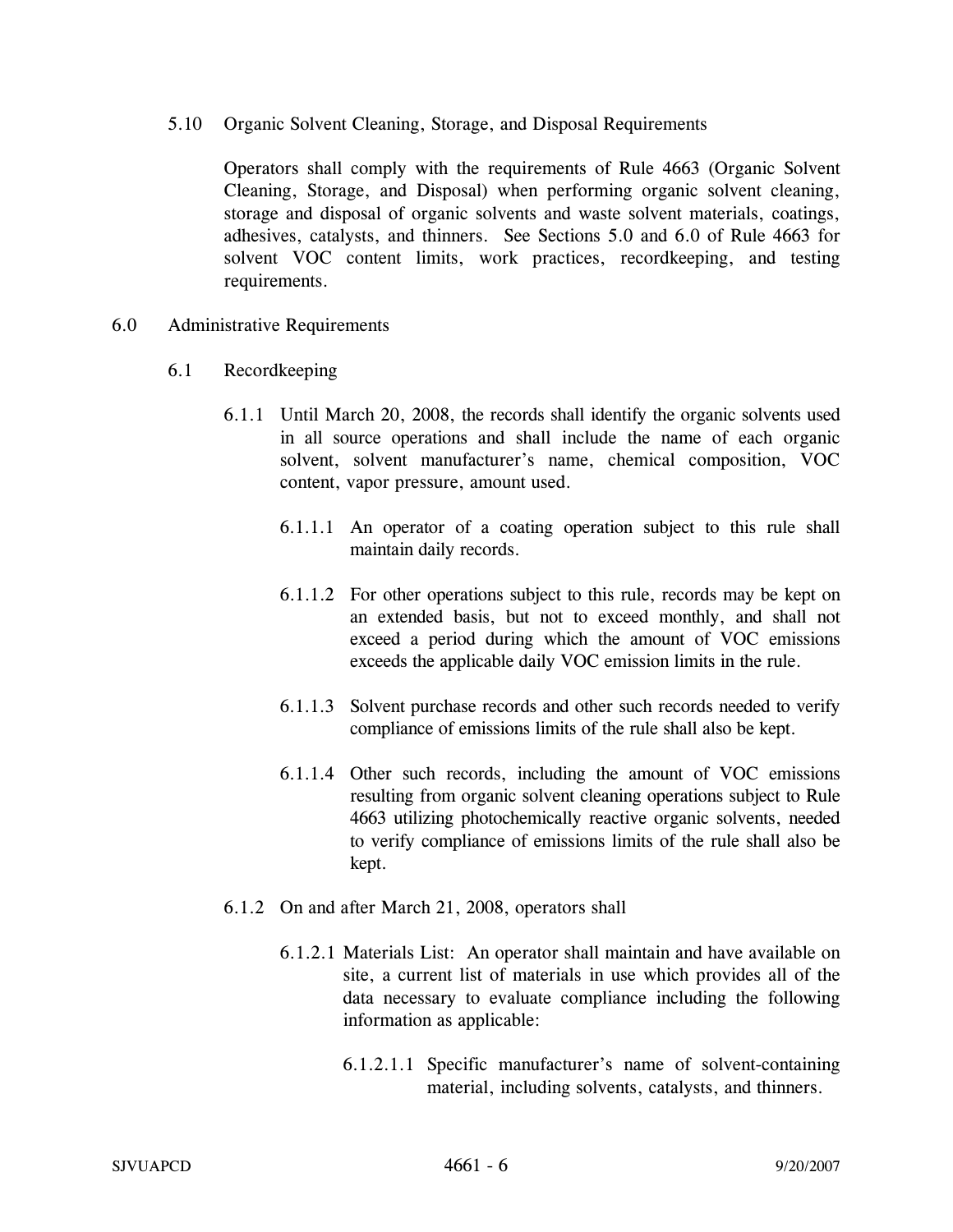- 6.1.2.1.2 VOC content of each solvent-containing material, as used, in g/l or lb/gal.
- 6.1.2.2 Material Usage Records An operator shall maintain usage records on a daily basis that include the following information:
	- 6.1.2.2.1 Specific material.
	- 6.1.2.2.2 Volume of material used (gallons).
	- 6.1.2.2.3 Specific solvents, catalysts and thinners added to material.
	- 6.1.2.2.4 Volume of each solvent, catalyst and thinner (gallons) added.
	- 6.1.2.2.5 When the material is a mixture of different materials that are blended by the operator, the mix ratio of the batch shall be recorded and the VOC content of the batch shall be calculated and recorded in order to determine compliance with the VOC emission limits.

## 6.1.3 VOC Emission Control System Records

An operator using a VOC emission control system as a means of complying with this rule shall maintain daily records of key system operating parameters which will demonstrate continuous operation and compliance of the VOC emission control system during periods of emission-producing activities.

6.1.4 Records Retention

An operator shall retain records required in Sections 6.1.1 through 6.1.3, as applicable, on site for a minimum of five (5) years, make the records available on site during normal business hours to the APCO, ARB, or EPA and submit the records to the APCO, ARB, or EPA upon request.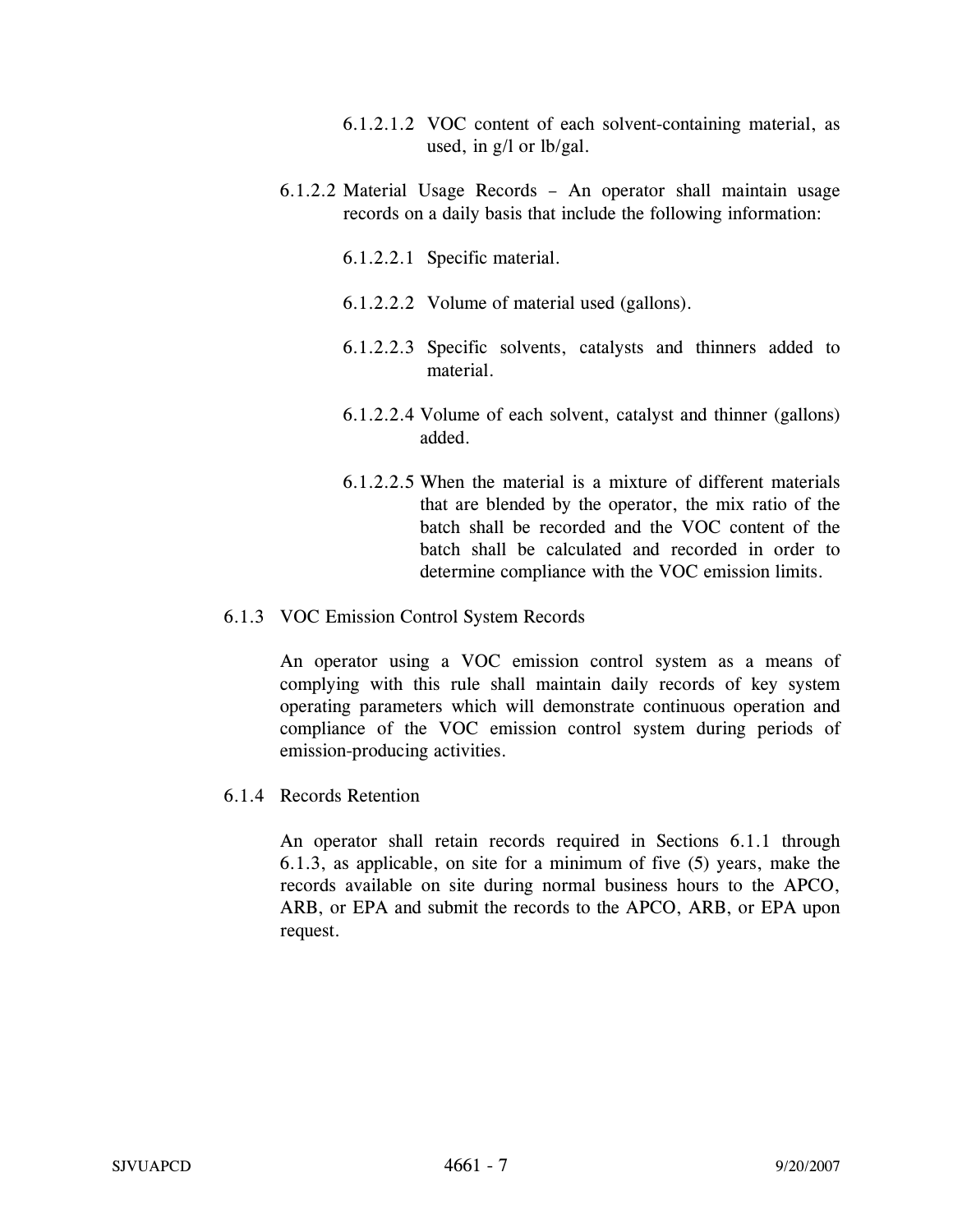## 6.2 Test Methods

- 6.2.1 Determination of VOC Content
	- 6.2.1.1 The VOC content of organic solvents shall be determined by using EPA Test Method 24 or 24A or by using the manufacturer's product formulation data and the formula in Section 3.7.
	- 6.2.1.2 Exempt halogenated VOCs shall be determined by using the ARB Test Method 432 or SCAQMD Test Method 303.
- 6.2.2 Determination of Overall Capture and Control Efficiency of VOC Emission Control Devices
	- 6.2.2.1 The capture efficiency of a VOC emission control system's collection device(s) shall be determined according to EPA's "Guidelines for Determining Capture Efficiency," January 9, 1995 and 40 CFR 51, Appendix M, Test Methods 204-204F, as applicable, or any other method approved by EPA, ARB, and the APCO.
	- 6.2.2.2 The control efficiency of the VOC emission control system's control device shall be determined by using EPA Methods 2, 2A, or 2D for measuring flow rates and EPA Method 25, 25A, or 25B for measuring total gaseous organic concentrations at the inlet and outlet of the control device. EPA Method 18 or ARB Method 422 shall be used to determine the emissions of exempt compounds. The control efficiency of the VOC emission control system's control device shall be calculated by using the following equation:

 $CE$ CONTROL =  $[1 - (VOC<sub>OUT</sub> / VOC<sub>IN</sub>)] x 100\%$ 

Where:

|                    | $CE$ CONTROL = Control Efficiency, in percent       |
|--------------------|-----------------------------------------------------|
| $\rm VOC_{\rm IN}$ | = VOC content, in grams/liter, less exempt          |
|                    | compounds and water, into the control device        |
|                    | $VOCOUT = VOC content, in grams/liter, less exempt$ |
|                    | compounds and water, out of the control             |
|                    | device.                                             |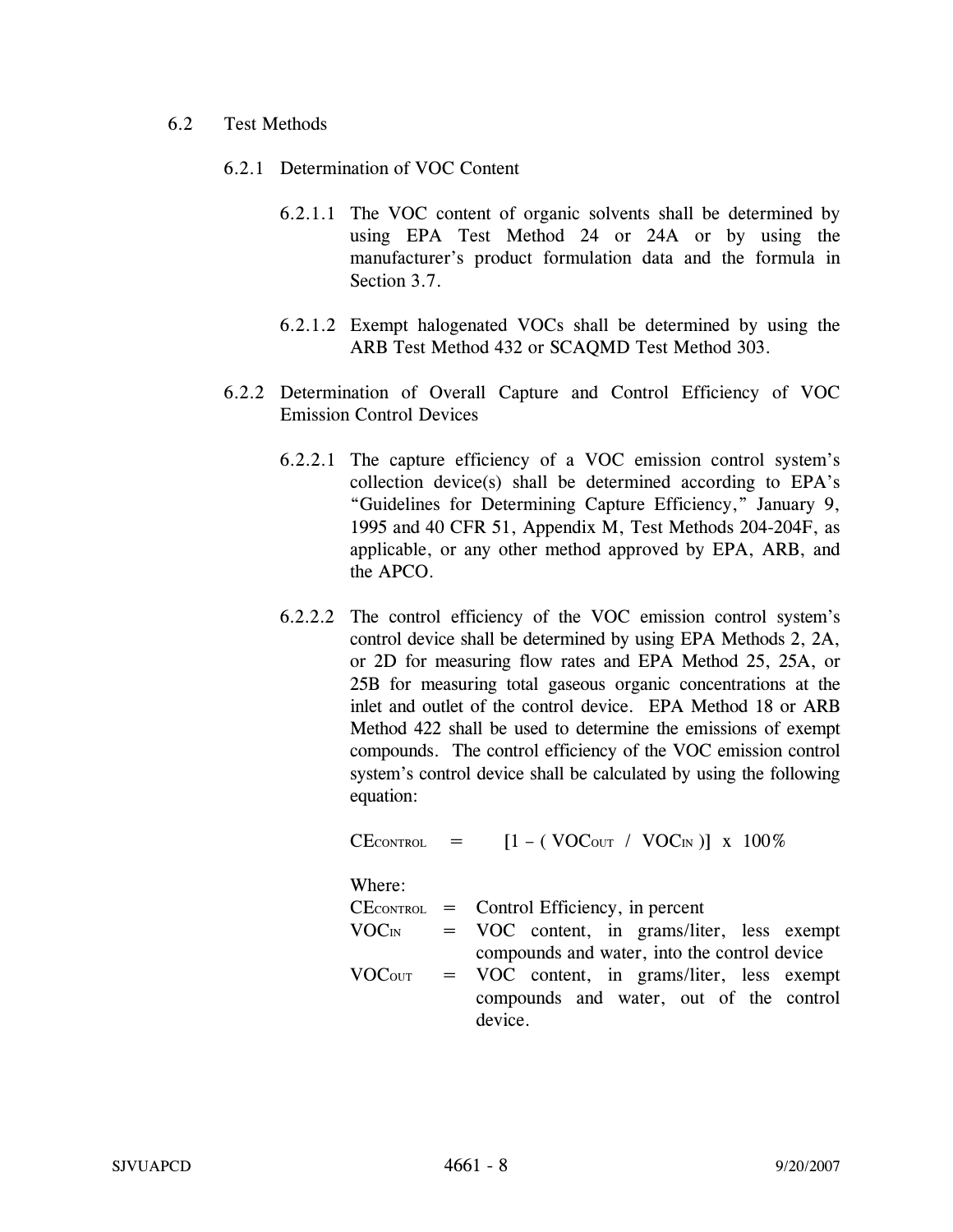6.2.2.3 For VOC emission control systems that consist of a single VOC emission collection device connected to a single VOC emission control device, the overall capture and control efficiency shall be calculated by using the following equation:

|                  |  | CECAPTURE & CONTROL $\qquad = \qquad$ [ CECAPTURE X CECONTROL ] / 100 % |
|------------------|--|-------------------------------------------------------------------------|
| Where:           |  |                                                                         |
|                  |  | $CE$ CAPTURE & CONTROL = Overall Capture and Control Efficiency, in     |
|                  |  | percent                                                                 |
| <b>CECAPTURE</b> |  | = Capture Efficiency of the collection device,                          |
|                  |  | in percent, as determined in Section 6.2.2.1                            |
| $CE$ CONTROL     |  | = Control Efficiency of the control device, in                          |
|                  |  | percent, as determined in Section 6.2.2.2.                              |

## 6.2.3 Determination of VOC Emissions

- 6.2.3.1 The emissions of VOCs, measured and calculated as carbon, shall be determined by using EPA Test Method 25, 25A, or 25B, as applicable. EPA Test Method 18 or ARB Method 422 shall be used to determine the emissions of exempt compounds.
- 6.2.3.2 Total VOC emissions per day shall be determined for each source operation by using the following equation:

$$
\text{E}_{\text{Total}} = \left[ \left( \sum_{i=1}^{k} L_i V_i \right) + \left( \sum_{m=1}^{n} L_m V_m \quad \text{x} \quad (1 - CE / 100\%) \right) \right] / 454
$$

Where:

| ETotal |     | = Total VOC emissions, in pounds per day         |
|--------|-----|--------------------------------------------------|
| Li     | $=$ | Liters per day used of the "i"th organic solvent |
|        |     | that is uncontrolled                             |
| Vi     | $=$ | Grams of VOC per liter of material of the        |
|        |     | "i" the organic solvent that is uncontrolled     |
| Lm     |     | = Liters per day used of the "m"th organic       |
|        |     | solvent that is controlled                       |
| Vm     | $=$ | Grams of VOC per liter of material of the        |
|        |     | "m" the organic solvent that is controlled       |
| CЕ     | $=$ | Overall capture and control efficiency of the    |
|        |     | control device, in percent, as determined in     |
|        |     | Section 6.2.2.3.                                 |